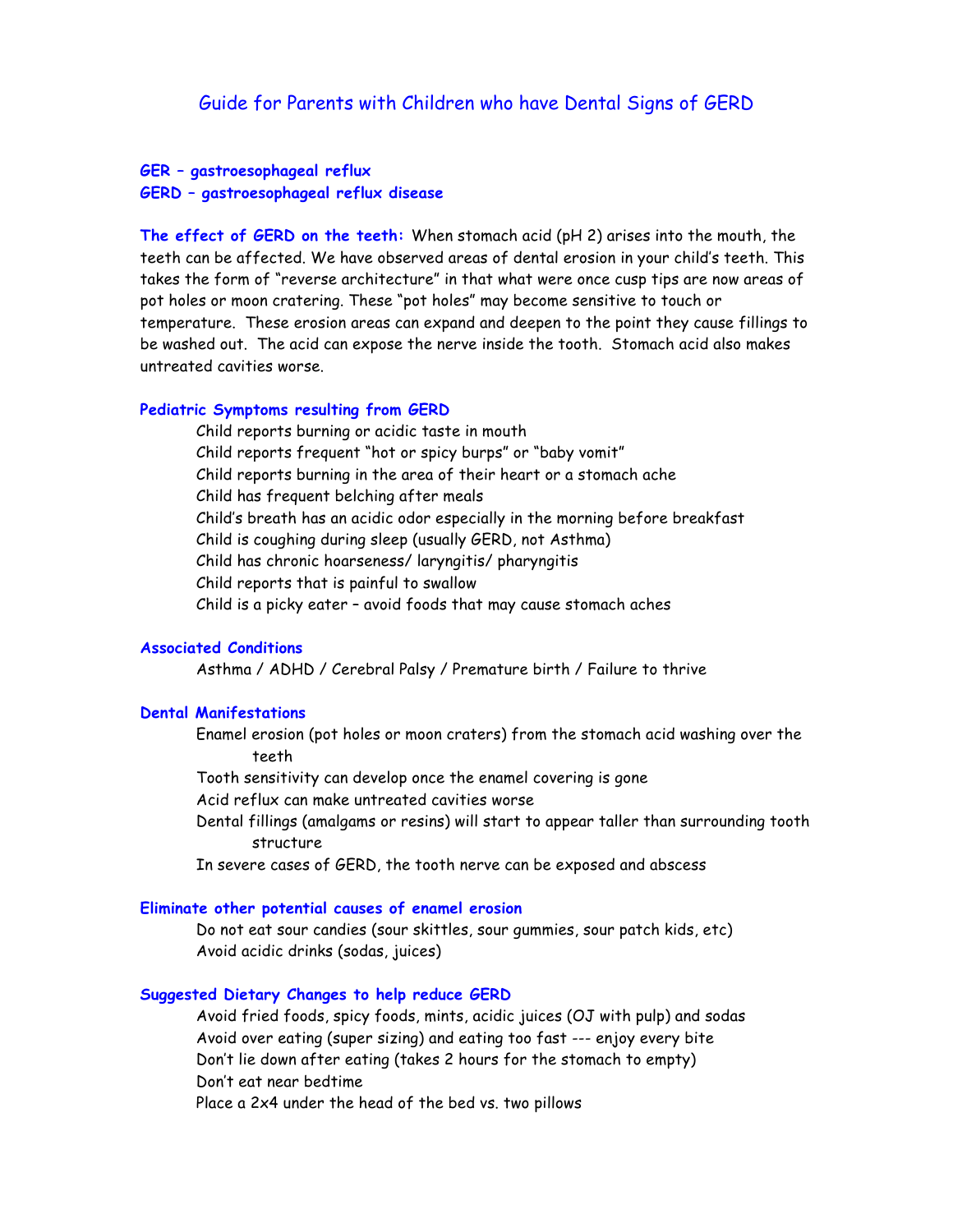#### **Continued GERD info …………….**

#### **Other Tips**

Read up on GERD (On the internet - type "GER" or "GERD" into the search engine) Work with your child to assist him/her to be able to accurately describe:

- what it feels like when reflux occurs
- how often reflux occurs
- what time of day it occurs (bedtime, after meals, upon awakening, etc)
- whether certain foods trigger reflux (make a list pizza, spaghetti, fried chicken, sodas)

#### **What to do now:**

If you confirm that your child does indeed have symptoms of GERD, then contact your physician for an evaluation. Your physician may recommend trying medication or further diagnostic tests. Your physician may recommend a referral to a Pediatric GI Specialist for diagnostic testing (endoscopy, 24 hour pH probe, etc)

#### **Medical Treatments for GERD may include:**

Zantac, Prevacid, Prilosec, Reglan (medications to prevent reflux) Surgical correction – Nissen fundoplication / pyloroplasty

**Long-term Dental Risks** – if untreated, GERD can cause irreversible tooth structure loss

**Long-term Medical Risks** – chronic untreated GERD can lead to esophageal (throat) problems in adulthood

### **References:**

Linnett V, Seow WWK: Dental erosion in children: A literature review. Pediatr Dent 23:37- 43, 2001.

Laegergren J, Bergstrom R, Lindgren A and Nyren O: Symptomatic gastroesophageal reflux as a risk factor for esophageal adenocarcinoma. N Engl J Med 340:825-831, 1999.

Rudolph C, Mazur L, Liptak G, et al: Guidelines for evaluation and treatment of gastroesophageal reflux in infants and children. J Pediatr Gastroenterol Nutr 32(Suppl 2): S1-S31, 2001.

Treatment of pediatric gastroesophageal reflux disease: current knowledge and future research. J Pediatr Gastroenterol Nutr 37(Suppl 1): S1-S75, 2003.

> **Martha Ann Keels DDS PhD Duke Street Pediatric Dentistry**